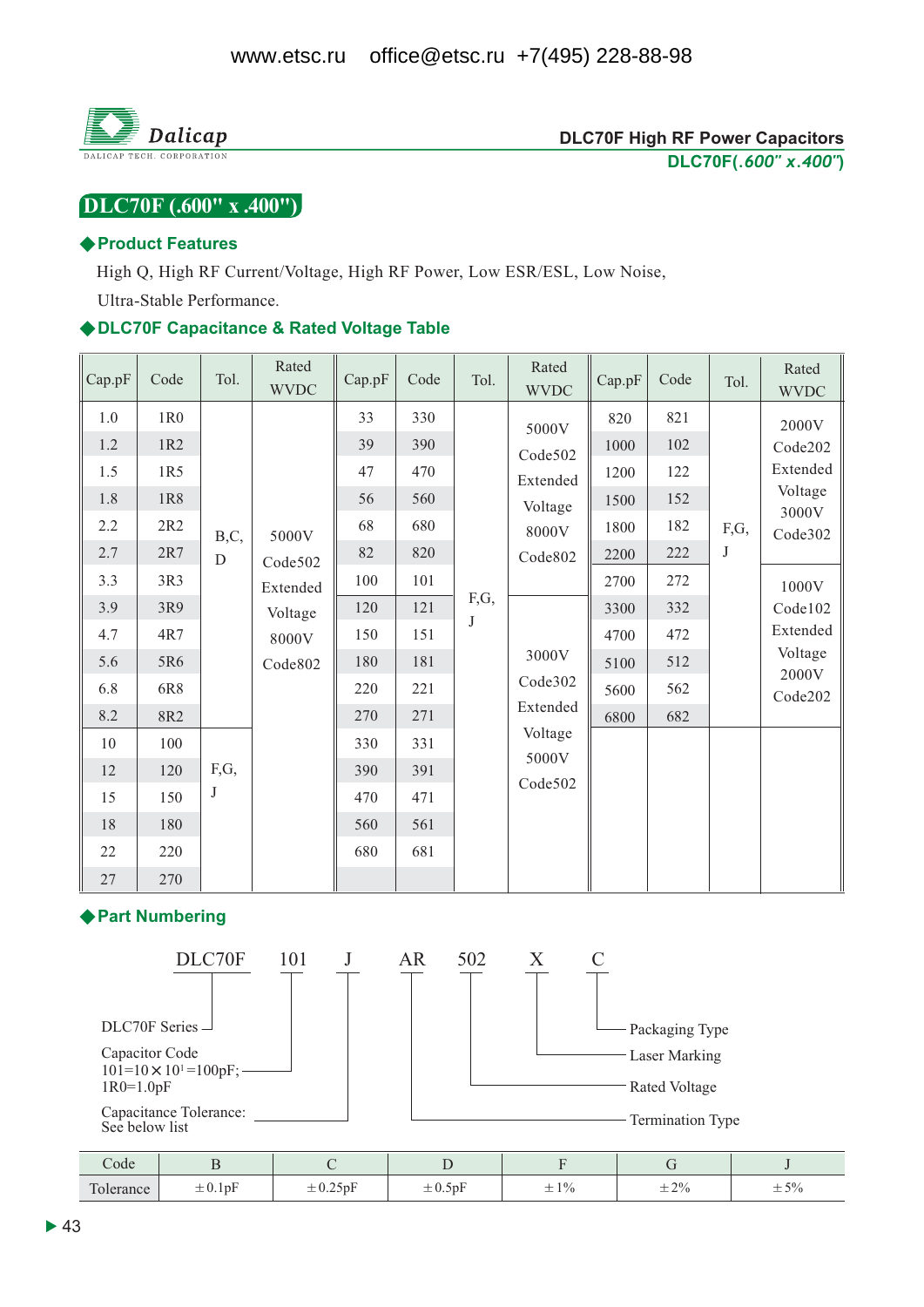

# **DLC70F High RF Power Capacitors** <u>DLC70F(.600" x.400")</u>

# ◆DLC70F Capacitor Dimensions and the contract of the contract of the contract of the contract of the contract of the contract of the contract of the contract of the contract of the contract of the contract of the contract

unit:inch(millimeter)

|            |               |               |                                                                    | <b>Capacitor Dimensions</b>                |                       |                |                             | <b>Lead Dimensions</b>         |                                          | Plated                              |
|------------|---------------|---------------|--------------------------------------------------------------------|--------------------------------------------|-----------------------|----------------|-----------------------------|--------------------------------|------------------------------------------|-------------------------------------|
| Series     | Term.<br>Code | Type/Outlines | Length<br>(Lc)                                                     | Width<br>(W <sub>c</sub> )                 | Thick.<br>(Tc)        | Overlap<br>(B) | Length<br>(L <sub>L</sub> ) | Width<br>$(W_L)$               | Thickness<br>$(T_L)$                     | Material                            |
| <b>70F</b> | W             |               |                                                                    |                                            |                       | .063           |                             |                                |                                          | 100% Sn<br>over Nickel<br>Plating   |
|            | L             | Chip          |                                                                    |                                            |                       | (1.60)<br>max  |                             |                                |                                          | 90 Sn10Pb<br>over Nickel<br>Plating |
| <b>70F</b> | <b>MS</b>     | Microstrip    | .614<br>$+.015$ to<br>$-.010$<br>(15.6)<br>$+0.38$ to<br>$-0.25$ ) | .433<br>$\pm .010$<br>$(11.0 \pm$<br>0.25) | .197<br>(5.00)<br>max |                | .748<br>(19.00)<br>min      | .350<br>$_{\pm}$               | .008<br>$_{\pm}$                         |                                     |
| <b>70F</b> | AR            | Axial Ribbon  |                                                                    |                                            |                       |                |                             | .010<br>(8.89)<br>$\pm 0.25$ ) | .001<br>(0.20)<br>$\pm 0.025$ )          | Silver-<br>plated<br>Copper         |
| <b>70F</b> | <b>RW</b>     | Radial Wire   |                                                                    |                                            |                       |                | .748<br>(19.00)<br>min      |                                | Dia.=. $030\pm.004$<br>$(0.80 \pm 0.10)$ |                                     |
| <b>70F</b> | AW            | Axial Wire    |                                                                    |                                            |                       |                | .906<br>(23.00)<br>min      |                                |                                          |                                     |

|            |               |                                |                                                                    | <b>Capacitor Dimensions</b>                |                       |                       |                        | <b>Lead Dimensions</b>         |                                          | Plated                               |
|------------|---------------|--------------------------------|--------------------------------------------------------------------|--------------------------------------------|-----------------------|-----------------------|------------------------|--------------------------------|------------------------------------------|--------------------------------------|
| Series     | Term.<br>Code | Type/Outlines                  | Length<br>$(L_c)$                                                  | Width<br>(W <sub>c</sub> )                 | Thick.<br>(Tc)        | Overlap<br>(B)        | Length<br>$(L_L)$      | Width<br>$(W_L)$               | Thickness<br>$(T_L)$                     | Material                             |
| <b>70F</b> | $\, {\bf P}$  | Chip<br>$(Non-Mag)$            | .614<br>$+.015$ to<br>$-.010$<br>(15.6)<br>$+0.38$ to<br>$-0.25$ ) | .433<br>$\pm .010$<br>$(11.0 \pm$<br>0.25) | .197<br>(5.00)<br>max | .063<br>(1.60)<br>max |                        |                                |                                          | $100\%$ Sn<br>over Copper<br>Plating |
| <b>70F</b> | <b>MN</b>     | Microstrip<br>(Non-Mag)        |                                                                    |                                            |                       |                       | .748<br>(19.00)<br>min | .350<br>$_{\pm}$               | .008<br>$\pm$                            | Silver-<br>plated<br>Copper          |
| <b>70F</b> | AN            | Axial Ribbon<br>(Non-Mag)      |                                                                    |                                            |                       |                       |                        | .010<br>(8.89)<br>$\pm 0.25$ ) | .001<br>(0.20)<br>$\pm 0.025$ )          |                                      |
| <b>70F</b> | <b>RN</b>     | Radial Wire<br>(Non-Mag)       |                                                                    |                                            |                       |                       | .748<br>(19.00)<br>min |                                | Dia.=. $030\pm.004$<br>$(0.80 \pm 0.10)$ |                                      |
| <b>70F</b> | BN            | <b>Axial Wire</b><br>(Non-Mag) |                                                                    |                                            |                       |                       | .906<br>(23.00)<br>min |                                |                                          |                                      |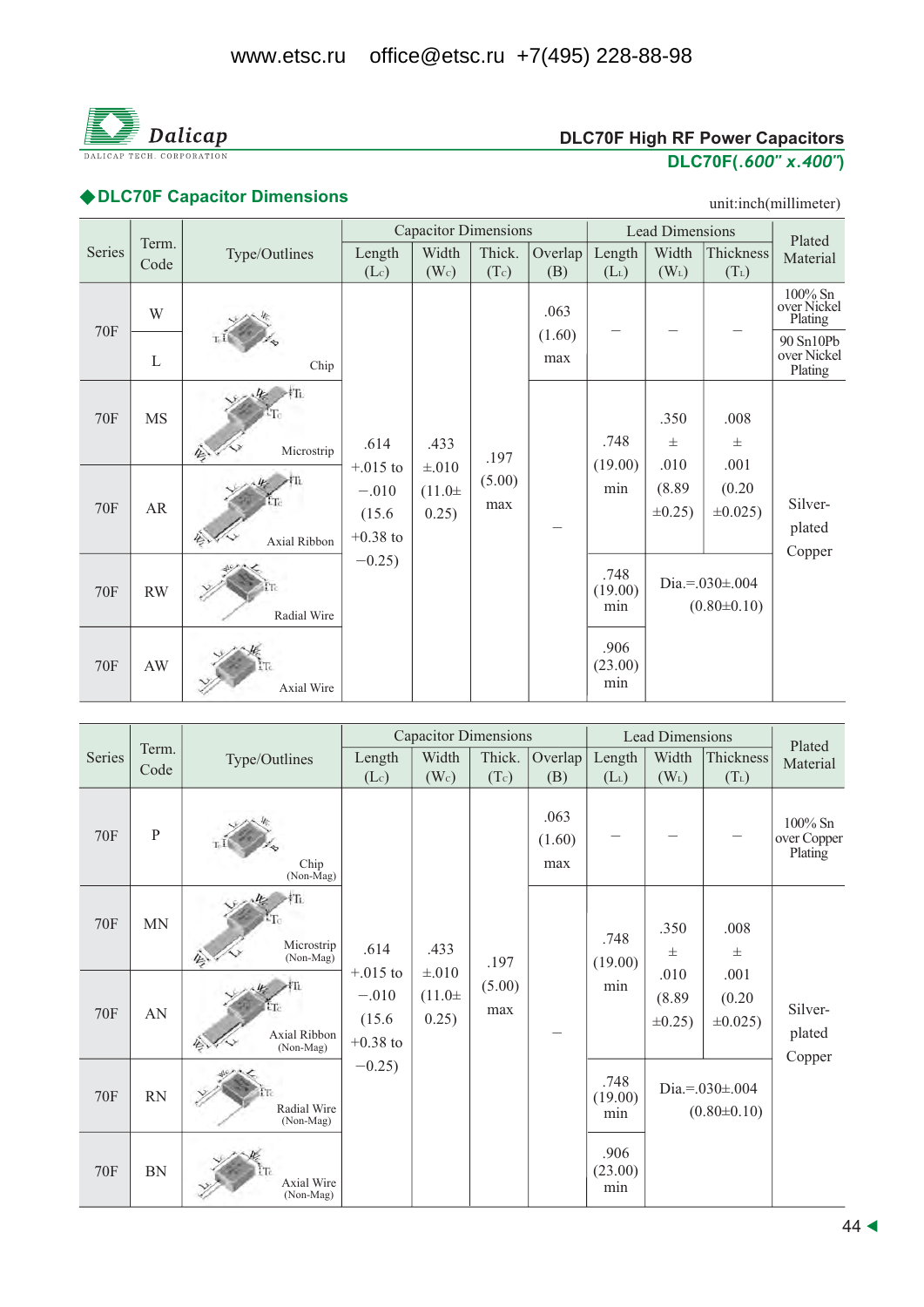

#### **DLC70F High RF Power Capacitors** DLC70F(.600" x.400")

### ◆ Performance

| Item                                  | Specifications                                                                                                                                                                                                    |  |  |  |  |
|---------------------------------------|-------------------------------------------------------------------------------------------------------------------------------------------------------------------------------------------------------------------|--|--|--|--|
| Quality Factor (Q)                    | No less than 1000pF, Q value more than 2000, Test frequency 1MHz;<br>More than 1000pF, Q value more than 2000, Test frequency 1KHz;                                                                               |  |  |  |  |
| Insulation Resistance (IR)            | Test Voltage: 500V<br>$105$ Megohms min. @ +25 $\rm{^{\circ}C}$ at rated WVDC.<br>$104$ Megohms min. $\omega$ +125°C at rated WVDC.                                                                               |  |  |  |  |
| Rated Voltage                         | See Rated Voltage Table                                                                                                                                                                                           |  |  |  |  |
| Dielectric Withstanding Voltage (DWV) | 250% of Rated Voltage for 5 seconds, Rated Voltage $\leq 500$ VDC<br>150% of Rated Voltage for 5 seconds, $500VDC <$ Rated Voltage $\leq 1250VDC$<br>120% of Rated Voltage for 5 seconds, Rated Voltage > 1250VDC |  |  |  |  |
| <b>Operating Temperature Range</b>    | $-55^{\circ}$ C to $+175^{\circ}$ C                                                                                                                                                                               |  |  |  |  |
| TemperatureCoefficient (TC)           | $0 \pm 30$ ppm/°C (-55°C to +125°C)                                                                                                                                                                               |  |  |  |  |
| Capacitance Drift                     | $\pm$ 0.02% or $\pm$ 0.02pF, whichever is greater.                                                                                                                                                                |  |  |  |  |
| Piezoelectric Effects                 | None                                                                                                                                                                                                              |  |  |  |  |
| <b>Termination Type</b>               | See Termination Type Table                                                                                                                                                                                        |  |  |  |  |

Capacitors are designed and manufactured to meet the requirements of MIL-PRF-55681 and MIL-PRF-123.

#### ◆ Environmental Tests

| Item                       | Specifications                                                                                                                              | Method                                                                                                                                                                                                                                                                  |
|----------------------------|---------------------------------------------------------------------------------------------------------------------------------------------|-------------------------------------------------------------------------------------------------------------------------------------------------------------------------------------------------------------------------------------------------------------------------|
| Thermal<br><b>Shock</b>    | DWV: the initial value<br>IR: Shall not be less than $30\%$<br>of the initial value<br>Capacitance change:                                  | MIL-STD-202, Method 107, Condition A.<br>At the maximum rated temperature (-55°C and 125°C) stay 30 minutes.<br>The time of removing shall not be more than 3 minutes.<br>Perform the five cycles.                                                                      |
| Moisture<br>Resistance     | no more than $0.5\%$ or $0.5pF$ .<br>whichever is greater.                                                                                  | MIL-STD-202, Method 106.                                                                                                                                                                                                                                                |
| Humidity<br>(steady state) | DWV: the initial value<br>IR: the initial value<br>Capacitance change:<br>no more than 0.3% or 0.3pF.<br>whichever is greater.              | MIL-STD-202, Method 103, Condition A, with 1.5 Volts D.C.<br>applied while subjected to an environment of 85 °C with 85%<br>relative humidity for 240 hours minimum.                                                                                                    |
| Life                       | IR: Shall not be less than 30%<br>of the initial value<br>Capacitance change:<br>no more than $2.0\%$ or $0.5pF$ .<br>whichever is greater. | MIL-STD-202, Method 108, for 2000 hours, at $125^{\circ}$ C.<br>200% of Rated Voltage for Capacitors, Rated Voltage ≤ 500VDC<br>120% of Rated Voltage for Capacitors, 500VDC < Rated Voltage ≤ 1250VDC<br>100% of Rated Voltage for Capacitors, Rated Voltage > 1250VDC |